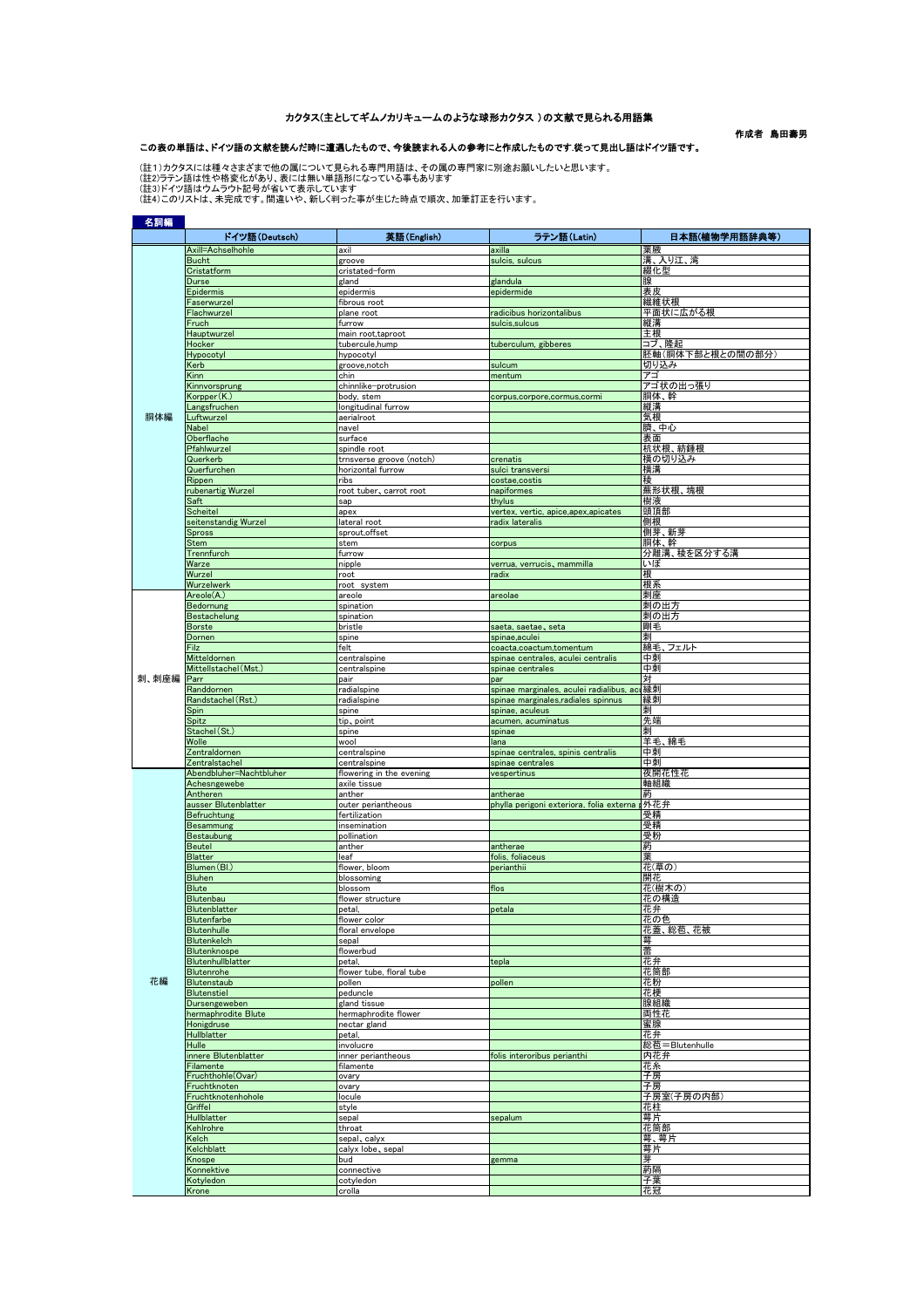|     | ドイツ語(Deutsch)                       | 英語(English)                                   | ラテン語 (Latin)                                    | 日本語(植物学用語辞典等)                                   |
|-----|-------------------------------------|-----------------------------------------------|-------------------------------------------------|-------------------------------------------------|
|     | Kronblatter (Kr.bl.)                | perianth                                      |                                                 | 花弁                                              |
|     | Loculament                          | locule                                        |                                                 | 子房室                                             |
|     | Mittelstrich<br><b>Mittelrippe</b>  | middle stripe, median stripe<br>middle stripe |                                                 | 中筋<br>中筋                                        |
|     | Mittelstreif                        | middle stripe,midstripe                       | stria centrales                                 | 中筋                                              |
|     | Narbe                               | stigma                                        | stigmata, stigmatibus                           | 柱頭                                              |
|     | Narbeaster                          | stigma-lobe                                   | stigmatibus<br>stigmatibus                      | 柱頭裂片<br>柱頭裂片                                    |
|     | Narbenlobe<br>Narbenlappen          | stigma-lobe<br>stigma-lobes                   | stigmatibus                                     | 柱頭裂片                                            |
|     | Narbestrahlen                       | stigma-lobes                                  | stigmatibus                                     | 柱頭裂片                                            |
|     | Narbenzipfel                        | stigma-lobe                                   | stigmatibus                                     | 柱頭裂片                                            |
|     | Nektar                              | nectar, honey                                 | nectar                                          | 蜜                                               |
|     | Nektarkammer<br>Nektarraum          | nectar room<br>nectar room                    | camera nectarea(nectarifera)<br>camera nectarea | 蜜室<br>蜜室                                        |
|     | Nektarium                           | nectary, honey cup                            |                                                 | 蜜線                                              |
|     | Ovar                                | ovary                                         | loculamento(loculamenti)                        | 胚珠<br>子房、                                       |
|     | Papille<br>Perianth                 | nipple, teat                                  |                                                 | 乳頭                                              |
|     | Perianthblatter                     | involucre<br>petal                            |                                                 | 花被=Blutenhulle<br>花弁                            |
|     | Perianthrohre                       | tube                                          |                                                 | 花筒                                              |
|     | Perigonblatter                      | petal                                         |                                                 | 花弁                                              |
|     | Perikarp<br>Perikarpell             | pericarp                                      |                                                 | 果皮(子房壁) 子房の意味でも使われる<br><b>外果皮、子房の意味でも使用(註1)</b> |
|     | Perikarpellschuppenblatter          | pericarpel                                    |                                                 | 萼筒部鱗片から外花弁への遷移部                                 |
| 花編  | Pistill                             | pistill                                       | pistillum                                       | 雌蕊                                              |
|     | Pollen                              | pollen                                        | pollen                                          | 花粉                                              |
|     | Primarreihe<br>Reihe                | first series                                  |                                                 | 第一列<br>列                                        |
|     | Rezeptakulum                        | row, lein, series<br>receptacle               | ordo<br>receptaculo                             | 花床(子房を取り囲む、花の部分)                                |
|     | Rohre                               | tube                                          | tubus floralis                                  | 花筒                                              |
|     | Samenhohle                          | locule                                        |                                                 | 子房室                                             |
|     | <b>Stylus</b><br>Schlund            | style<br>throat, gullet                       | stilum,stilus<br>fauce(faux), fauces, faucibus  | 花柱<br>花喉部                                       |
|     | Schuppen                            | scale                                         | squamis                                         | 鱗片                                              |
|     | Sekundarreihe                       | second series                                 |                                                 | 第二列                                             |
|     | Staminodium                         | staminode,staminodium                         | staminodium                                     | 仮雄蕊                                             |
|     | <b>Staubbeutel</b><br>Staubblatter  | anther<br>stamen                              | antherae<br>filamentorum, stamen                | 葯<br>雄蕊                                         |
|     | <b>Staubfaden</b>                   | filament                                      | filament                                        | 花糸                                              |
|     | Staubgefasse                        | stamen                                        | stamina, stamen                                 | 雄蕊                                              |
|     | Stempel                             | pistil                                        | pistillum                                       | 雌蕊                                              |
|     | <b>Stigma</b><br>Streifen           | stigma<br>stripe                              | stigma, stigmatis                               | 柱頭<br>筋、しま                                      |
|     | Trennwand                           | septum                                        | virga                                           | 隔壁                                              |
|     | Ubergangblatter                     |                                               |                                                 | 過渡花弁、外花弁と鱗片の中間形                                 |
|     | weblich Brute                       | female flower                                 |                                                 | 雌花                                              |
|     | Vollblute<br>Zweitterblute          | full blossom<br>bisexual flower               |                                                 | 満開<br>両性花                                       |
|     | <b>Beere</b>                        | berry                                         | bacca                                           | 漿果                                              |
|     | <b>Bereifung</b>                    | bloom                                         |                                                 | 白い粉を吹く事                                         |
|     | Furcht                              | fruit                                         | fructus                                         | 果実                                              |
|     | Fruchtfleisch<br>Fruchtknoten       | fresh<br>ovary                                |                                                 | 果肉<br>子房                                        |
|     | Funiculus=Funikulus                 | funicle                                       | funiculus                                       | 精索                                              |
|     | Loculus                             | loculus                                       |                                                 | 種子窟(子房),房、小質                                    |
| 果実編 | Nabelstrang                         | funicle                                       | funiculus                                       | 珠柄、精索                                           |
|     | Ovulum<br>Pulpa                     | ovule<br>fresh                                |                                                 | 胚珠<br>果肉                                        |
|     | Samenanlage                         | ovule                                         |                                                 | 胚珠                                              |
|     | Samenfaden                          | funiculus                                     |                                                 | 精索                                              |
|     | Samenhohle<br>Samenstrange          | loculus<br>funicle                            | funiculus                                       | 種子窟(子房)<br>精索                                   |
|     | Samenstrage                         | placenta                                      |                                                 | 胎座                                              |
|     | <b>Arillus</b>                      | arill, arillus                                |                                                 | 仮種皮                                             |
|     | Antiklin                            | anticlinal division                           |                                                 | 垂層分裂                                            |
|     | Cuticula<br>Elaiosum                | cuticle<br>elaiosome                          | cuticula                                        | クチクラ層<br>エライオゾ・<br>-4                           |
|     | Fleisch                             | flesh                                         | pulpa                                           | 果肉                                              |
|     | <b>Hilum</b>                        | hilum                                         | hilum                                           | ハイラム、へそ                                         |
|     | Hilum-Mikropylar-Region             | hilum-micropylar-region                       |                                                 | ハイラムミクロピラー<br>−領域                               |
| 種子編 | Micropyle<br>Pulp                   | micropyle<br>pulp, sarcocarp                  | micropyle<br>pulpa                              | ミクロピラ<br>果肉                                     |
|     | Rand                                | margin                                        | margine                                         | 縁                                               |
|     | Samen                               | seed                                          | semen                                           | 種子                                              |
|     | Samenhulle                          | testa                                         | tunica                                          | 種皮                                              |
|     | Samenkorn<br>Samenmanlel            | seed corn<br>arill, arillus                   |                                                 | 種子粒<br>仮種皮                                      |
|     | Scheifrucht                         | false fruit                                   |                                                 | <u>偽果</u>                                       |
|     | Testa                               | testa                                         | testa                                           | 種皮                                              |
|     | Wulst                               |                                               |                                                 | 膨らみ                                             |
|     | Abgabe<br>Abhange                   | release<br>slope, inclination                 | decilive, decilivum                             | 放出<br>傾斜                                        |
|     | Abscnitt                            | part                                          |                                                 | 部分                                              |
|     | Abstammung                          | origin                                        |                                                 | 起源                                              |
|     | Alkohol<br>Alter                    | alcohol                                       |                                                 | アルコール                                           |
|     | Anden                               | age<br>the Andes                              | aetae, aetas                                    | 年齢<br>アンデス山地(註2)                                |
|     | Anfang                              | Beginning                                     |                                                 | 開始、最初                                           |
|     | Areal,                              | distribution                                  |                                                 | 分布地域                                            |
|     | Archaozoikum<br>Archaozoische Ara   | Archeozoic era<br>Archeozoic era              |                                                 | 始生代<br>始生代                                      |
| 一般編 | Archetyp                            | archeype                                      |                                                 | 原型                                              |
|     | Assaat                              | sowing                                        |                                                 | 播種                                              |
|     | Ast                                 | branching,ramification                        |                                                 | 分枝                                              |
|     | Aufbluhen<br>Bau                    | blooming<br>structure                         | structum                                        | 開花<br>構造                                        |
|     | <u>Basis</u>                        | base                                          | basalis, basale                                 | 底                                               |
|     | Berge                               | mountain                                      | mons                                            | Ш                                               |
|     | Berich                              | are region                                    |                                                 | 地域<br>学術記載                                      |
|     | <b>Beschreibung</b><br>Besonderheit | description<br>singularity, peculiarity       |                                                 | 特異性                                             |
|     | <b>Botanik</b>                      | botany                                        |                                                 | 植物学                                             |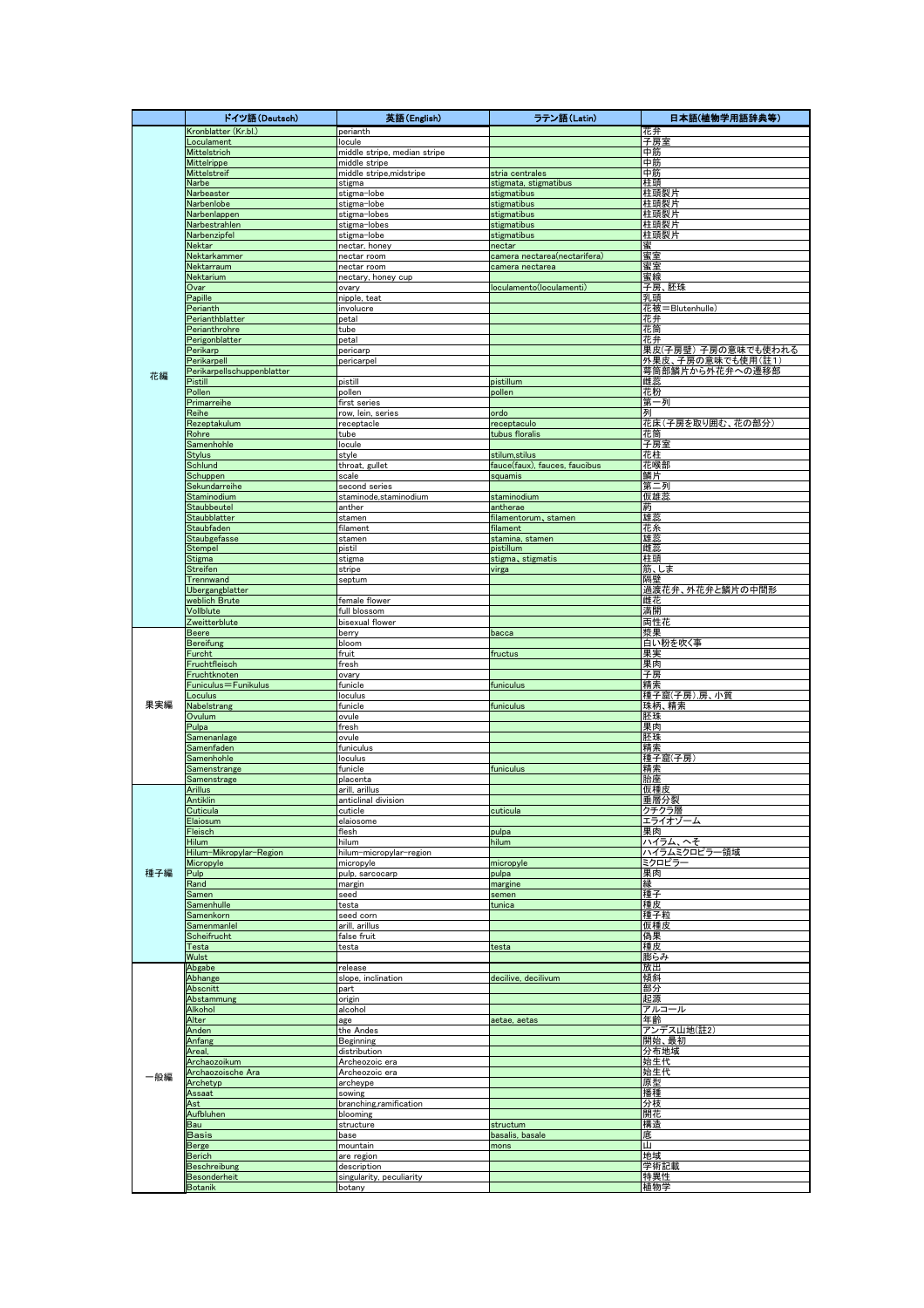|     | ドイツ語(Deutsch)                      | 英語(English)                            | ラテン語 (Latin)                            | 日本語(植物学用語辞典等)       |
|-----|------------------------------------|----------------------------------------|-----------------------------------------|---------------------|
|     | Breite                             | breadth                                | latitudo, latitudinis                   | 幅                   |
|     | Cenozoic                           | Cainozoic era, Cenozoic                |                                         | 新世代                 |
|     | Chromosomen<br>Chloroplast         | chromosum<br>chloroplast               |                                         | 葉緑体<br>染色体          |
|     | Dehiszenz                          | dehiscence                             |                                         | 開裂                  |
|     | Diagonose                          | diagnose                               | diagnosis                               | 学術描写                |
|     | Dichte=Dicke                       | thickness                              |                                         | 厚み                  |
|     | <b>Drittel</b><br>Durchmesser      | one thirds<br>diameter                 | diameter, diametros, diametietes, diam  | 三分の−<br>直径          |
|     | Einriss                            | crack, chink                           |                                         | 裂け目                 |
|     | Erde                               | earth                                  | terrester                               | 地球                  |
|     | Erwachsene                         | adult                                  |                                         | 成体                  |
|     | Etymolpgie<br>Farbe                | etymology<br>color(colour)             |                                         | 語源学                 |
|     | Faser                              | fiber                                  | colore                                  | 色彩<br>繊維            |
|     | Fermdbefruchtung                   | crpss pollation                        |                                         | 他家受粉                |
|     | Flora                              | flora                                  | flora                                   | 植物相                 |
|     | Fruhjahr                           | spring                                 |                                         | 春                   |
|     | <b>Fruhling</b><br>Fundort         | spring<br>finding place                |                                         | 春<br>発見地            |
|     | Garten                             | garden                                 | horti, hortus                           | 庭園                  |
|     | Gartnerei                          | nursery                                | plantarium, toparia                     | 園芸業者                |
|     | Gattung                            | genus                                  |                                         | 属                   |
|     | Gebirge<br>Gegend                  | mountains<br>area, region              | mons                                    | 山地<br>地方            |
|     | Genaustausch                       | gene-exchange                          |                                         | 遺伝子交換               |
|     | Generationswechsel                 | alternation of generation              |                                         | 世代交代                |
|     | Genus                              | genus                                  |                                         | 属                   |
|     | Gewachshauser<br>Gewebw            | greenhouse, glasshouse<br>tissue       |                                         | 温室<br>組織            |
|     | Gras                               | grass                                  | gramen                                  | 草                   |
|     | Gross                              | size                                   | staturo, statura                        | 大きさ                 |
|     | Habitat                            | habitat                                |                                         | 自生地                 |
|     | Haar                               | hair                                   | capillus, pilus                         | 毛髪<br>原産地           |
|     | Heimat<br>Herbarium                | habitat, native-land<br>herbarium      | patria<br>horticis botanical, herbarium | 植物標本館               |
|     | Herkunft                           | origin                                 |                                         | <u>由来、起源</u>        |
|     | Hoch                               | height                                 | altus, altum                            | 高さ                  |
|     | Hohe                               | location                               | altitude, altitudine                    | 位置                  |
|     | Horn                               | horn                                   | coreus, cornu                           | 角                   |
|     | Hugel<br>Humusschicht              | hill<br>humus layer                    | clivus, clivis                          | 丘陵<br>肥沃土層          |
|     | <b>Hybride</b>                     | hybrid                                 |                                         | 交雑種                 |
|     | Juraperiode                        | Jurassic period                        |                                         | ジュラ紀                |
|     | Kaenozoikum                        | Cenozoic era                           |                                         | 新生代                 |
|     | Kakteen<br>Kaktus                  | cacti<br>cactus                        |                                         | カクタス(複数)<br>カクタス    |
|     | Kambrische Period                  | Cambrian period                        |                                         | カンブリア紀              |
|     | Kambrium                           | Cambrian period                        |                                         | カンブリア紀              |
|     | Kammer                             | room                                   | camera                                  | 部屋                  |
| 一般編 | Kanten<br><b>Karbon</b>            | abgle, corner<br>Carboniferous(period) | angulatus, angulatae                    | 端きれ、角<br>石炭紀        |
|     | Keim                               | germ                                   |                                         | 胚                   |
|     | Kilma                              | climate                                |                                         | 気候                  |
|     | Kordilleren                        |                                        |                                         | コルジェラ山地 (註3)        |
|     | Kopf                               | head                                   | cephala                                 | 頭                   |
|     | Kraft<br>Kreuzung                  | strength<br>hybrid                     | robur                                   | 力<br>交雑種            |
|     | Kutikula                           | cuticle                                |                                         | クチクラ層               |
|     | Lange                              | length                                 | longum                                  | ち灵                  |
|     | _ehm                               | loam                                   |                                         | ローム層                |
|     | Liebharber<br>_inie                | lover                                  |                                         | 愛好家<br>1/10~1/12インチ |
|     | Meeresspiegel                      | see level                              | supra mare                              | 海面、海抜               |
|     | Merkmal                            | feature, charcter                      |                                         | 特徵                  |
|     | <u>Mesozoikum</u>                  | Mesozoic era                           |                                         | <u>中生代</u>          |
|     | Mikroskop<br>Mitte                 | microscope<br>middle                   |                                         | 顕微鏡<br>中頃           |
|     | Morphologie                        | morphology                             |                                         | 形態学                 |
|     | Nachzucht                          | propagation                            |                                         | 繁殖苗                 |
|     | Nadelholz                          | conifer                                |                                         | 針葉樹                 |
|     | Nadelbaum                          | conifer                                |                                         | 針葉樹<br>湿式標本         |
|     | Nassepraparat<br>Neutrieb, Trieb   | wet specimen<br>sprout, shoot, bud     |                                         | 新芽                  |
|     | Nomenklatur                        | nomenclature                           |                                         | 命名法                 |
|     | Nord                               | north                                  | boreas, boreae                          | 北                   |
|     | Null                               | zero                                   | nullo                                   | 零                   |
|     | Ordnung<br>Palaozoikum             | classification<br>palaeozoic era       |                                         | 内部構造、分類<br>古生代      |
|     | Pflanz                             | plant                                  | planta, stripes, strips                 | 植物                  |
|     | Pfropftlinge                       | scion                                  |                                         | 接ぎ穂                 |
|     | Pfropfung                          | grafting                               |                                         | 接木                  |
|     | Population<br>Praparat             | habitat<br>speciemen                   |                                         | 生息地、群生地<br>標本       |
|     | Querschnitt                        | crosssection                           | transversa sectione(sectio)             | 横断面                 |
|     | Rand                               | margin                                 | marga                                   | 縁                   |
|     | Randwulst                          | maginal bulge marginal upheaval        |                                         | 周辺部の盛り上がり           |
|     | Raum<br>Richtung                   | Region<br>direction                    |                                         | 地域<br>方向            |
|     | Salzpflanzen                       | holophilous plants                     |                                         | 塩性植物                |
|     | Samling                            | seeding                                |                                         | 実生                  |
|     | Sammlung                           | collection                             | collectione                             | 採集コレクション            |
|     | Schatten                           | shade, shadow                          |                                         | 日陰                  |
|     | Seitenknospen<br>Selbstbefruchtung | lateral bud<br>selffertilization       |                                         | 側芽<br>自花受粉          |
|     | Sicht                              | layer                                  |                                         | 層                   |
|     | Sippen                             | clan, trieb                            |                                         | 一族、仲間               |
|     | Sommer                             | summer                                 | aestas                                  | 臭                   |
|     | Sonne                              | sun                                    |                                         | 太陽<br>種             |
|     | Spezie<br>Standoort                | species<br>habitat, locality           | specie, species, speciebus              | 産地                  |
|     | <b>Starke</b>                      | strength                               | robur                                   | 力                   |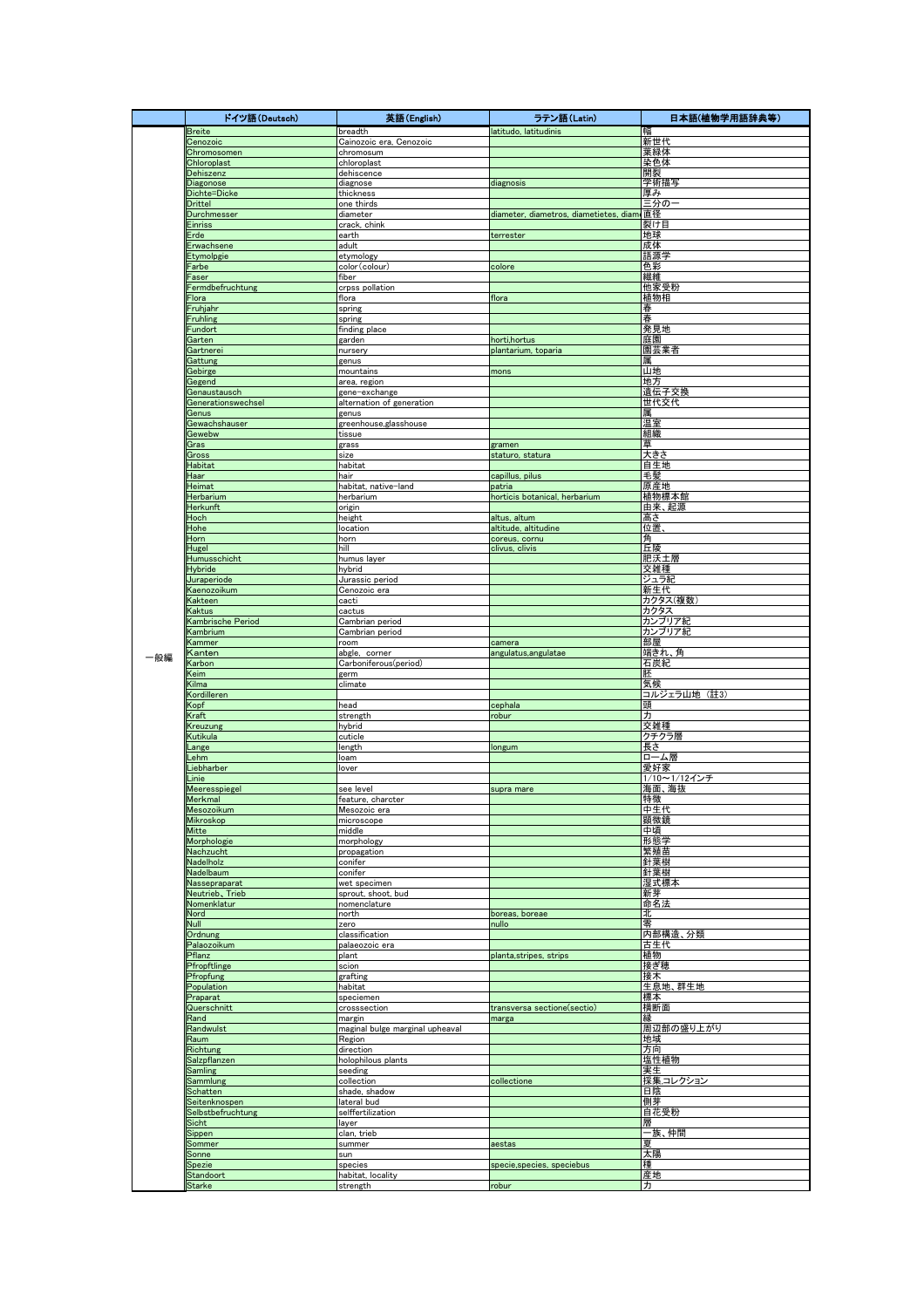|     | ドイツ語 (Deutsch)      | 英語(English)                   | ラテン語 (Latin)      | 日本語(植物学用語辞典等) |
|-----|---------------------|-------------------------------|-------------------|---------------|
|     | <b>Stein</b>        | stone                         | lapis, saxum      | 石             |
|     | <b>Subspezies</b>   | subspecies                    | subspecies        | 亜種            |
|     | Substrat            | subsoil, substratum           |                   | 基礎土壌、下層土      |
|     | Tal=Thal            | vallev                        | convallis, vallis | 谷             |
|     | Taxa                | taxon                         |                   | 分類学種          |
|     | Taxonomie           | taxonomy                      |                   | 分類学           |
|     | Totenkopf           | skull                         |                   | どくろ           |
|     | Trapezoid           | an irregular quadrilateral    |                   | 不等辺四辺形        |
|     | Trockenpraparat     | dry speciemen                 |                   | 乾燥標本          |
|     | Tvpus               | specimen, type                |                   | 基準標本種         |
|     | Umgebung=Umkreis    | vicinity, surroundings        |                   | 周辺、近辺         |
|     | <b>Umtauf</b>       | circulation                   |                   | 回転、循環         |
|     | <b>Unterlage</b>    | grafting stock                |                   | 接木の台木         |
|     | Ursprung            | origin                        |                   | 起源            |
| 一般編 | Untergattung        | subgenus                      |                   | 亜属            |
|     | <b>Urtypus</b>      | archetype                     |                   | 原型            |
|     | Varietat            | variety                       | varietata         | 変種            |
|     | Verbreitungdsgebiet | distribution                  |                   | 分布地域          |
|     | Verfasser           | author                        |                   | 著者            |
|     | Vermehrung          | proliferation, multiplication |                   | 増殖            |
|     | Vorkommen           | appearance.occurrence         | apparentes        | 生息、出現、生息地     |
|     | Veredelung          | grafting                      |                   | 接木            |
|     | Wand                | wall                          |                   | 壁             |
|     | Wasser              | water                         |                   | 水             |
|     | Westen              | west                          | occidens          | 西             |
|     | Winter              | winter                        | hiems             | 冬             |
|     | Zahn                | tooth                         | dens              | 歯             |
|     | Zelle               | Icell                         |                   | 細胞            |
|     | Zellteilung         | cell division                 |                   | 細胞分裂          |
|     | Zoll                | linch                         |                   | インチ           |

形容詞編

| 形容詞篇 |                     |                                    |                                    |             |
|------|---------------------|------------------------------------|------------------------------------|-------------|
|      | angedruckt          | depressed                          | adpressi                           | 押し潰された      |
|      | aufgelost           | disolve, break                     | solutae                            | 解消した、変化した   |
|      | auspragt            | clearly appeared                   |                                    | はっきりと現われた   |
|      | bewehrt             | armed                              |                                    | 武装した、刺で覆われた |
|      | breit               | broad                              | dilatatus, dilatata, latas, latis  | 幅広い         |
|      | breitkugelig        | flat globular                      | late globosum                      | 扁平球形状の      |
|      | cylindrisch         | cylindricaly                       | cylindratus                        | 円柱形の        |
|      | derb                | strong, stout, robust              |                                    | 頑丈な         |
|      |                     |                                    |                                    |             |
|      | dreieckig           | triangular                         | triangularis                       | 三角形の        |
|      | dull                | dull, dim                          |                                    | 鈍い          |
|      | einfach             | solitary                           | solitarium, solitarius, singularis | 単幹          |
|      | einzeln             | solitary                           | solitarium, sinplex, singulari     | 単幹          |
|      | eingedruckt         | depressed                          | depressus                          | 押し付けられた     |
|      | eingesenkt          | concave                            | concavu, summersus                 | 窪んだ         |
|      | einkopfig           | single-headed, monocephalous       |                                    | 単頭の         |
|      | eng                 | close, narrow                      |                                    | 狭い          |
|      | erwachsen           | adult                              | adultus, adulti                    | 成長した        |
|      | faserig             | fibrous                            |                                    | 繊維状の        |
|      | flach               | flat                               | planus, planae                     | 平らな         |
|      | flach gedrunckt     | flatpressed                        | applanato                          | 平らに押し潰された   |
|      | gedruckt kugelig    | crusched globular                  | depresso-globosum                  | 押し潰された球形状   |
|      | gedrungen           | stumpy                             |                                    | ずんぐりした      |
|      | gehockert           | protruded, upheaved, rised         |                                    | 隆起した        |
|      | gekanten            | angled                             |                                    | エッヂが立った     |
|      | gekerbt             |                                    |                                    | ギザギザの付いた    |
|      |                     | crennelled<br>straight             | crenatus                           | 真っ直ぐの       |
|      | gerade              |                                    | recta                              |             |
|      | geschlangert        | meandered                          |                                    | 蛇行した        |
|      | gestreckt kugelig   | elongated globular                 | extenso-globosum                   | 縦に伸びた球形状    |
|      | getrennt            | separated                          |                                    | 分離された       |
|      | gewolbt             | convex                             | convexus                           | 凸の          |
|      | glanzend            | grossy                             | nitidus, nitida, nitentia, nitente | 光沢のある       |
|      | glanzend            | grossy                             | splendium, splendius               | 光沢のある       |
|      | glanzend            | fulgent                            | fulgens                            | 光沢のある       |
|      | grob                | gruff, rough                       | rude, rudis                        | <b>荒れた</b>  |
| 胴体編  | grobzellig          | rough                              | aspera                             | 表面のざらざらした   |
|      | gross               | large                              | magna, magnus                      | <b>大きい</b>  |
|      | halbkugelig         | semi-globular, hemispherical       | hemisphaeriorum, hemisphaerium     | 半球形状の       |
|      | halbrund            | half-round                         | semi-circulus                      | 半円形の        |
|      | herablaufend        | running downward                   | decurrentibus, decurrentes         | 下方へ走っている    |
|      | hoch                | high                               | altus, altae altum                 | 高い          |
|      | hoher               | higher                             | alterior                           | より高い        |
|      | hohl                | concave                            | concavu                            | 窪んだ         |
|      | in Gruppen wacshend | gregarious, clustered              |                                    | 群生した        |
|      | kantig              | amgled                             | angulatus, angulatae,angulatos     | 角張った        |
|      | <b>copfformig</b>   | capitate                           |                                    | 頭形状の        |
|      | kinnartig           | chin-shaped                        |                                    | アゴ形状の       |
|      | klein               | small                              |                                    | 小さい         |
|      | konisch             | conical                            | conicus                            | 円錐形の        |
|      | sornig              |                                    |                                    | 表面のざらざらした   |
|      |                     | rough                              | aspera                             | 円錐形の        |
|      | kegelformig         | conical                            | conicus                            |             |
|      | keilformig          | cuneate                            |                                    | 楔形状の        |
|      | kugelig             | globular                           | sphaericus, sphaericum             | 球形の         |
|      | kugelformig         | globate, globoid, globose          | globosum                           | 球形の         |
|      | kurzsaulig          | short columnar                     | brevi cylindratus                  | 短い円柱形状の     |
|      | matt                | frosted, matted, dull              | opacus                             | 艶消しの,暗い     |
|      | nackt               | naked                              | nudus                              | 裸の          |
|      | nieder              | low                                | humilis, humilibus                 | 背の低い        |
|      | niedergedruckt      | deep-crusched                      |                                    | 低く押し潰された    |
|      | plattrund           | flat-globular                      | planaeglobosum                     | 扁平球形状       |
|      | rubenartig          | napiform, turnip-shaped            | rapiformi                          | カブ形状        |
|      | ubenformig          | napiform, turnip-shaped            | napiformi                          | カブ形状の       |
|      | ubig                | napiform, turnip-shaped            | napigormi                          | カブ形状        |
|      | rundlich            | circular,round,globular, spherical | rotundis                           | 丸い          |
|      | saulenformig        | columnar                           | cylindratus, columnorius           | 円柱形の        |
|      | saulig              | columnar                           | cylindratus                        | 円柱形の        |
|      | scharf              | sharp                              | acutus                             | 鋭い          |
|      | scharfkantig        | acute-angled                       | acutangulus                        | 鋭角の         |
|      | scheibenformig      | disc-shaped, disk-shaped           |                                    | 円盤形状の       |
|      | scheit              | shallow                            |                                    | 浅い          |
|      | schief              | oblique                            | obliaus                            | 斜めの         |
|      |                     |                                    |                                    |             |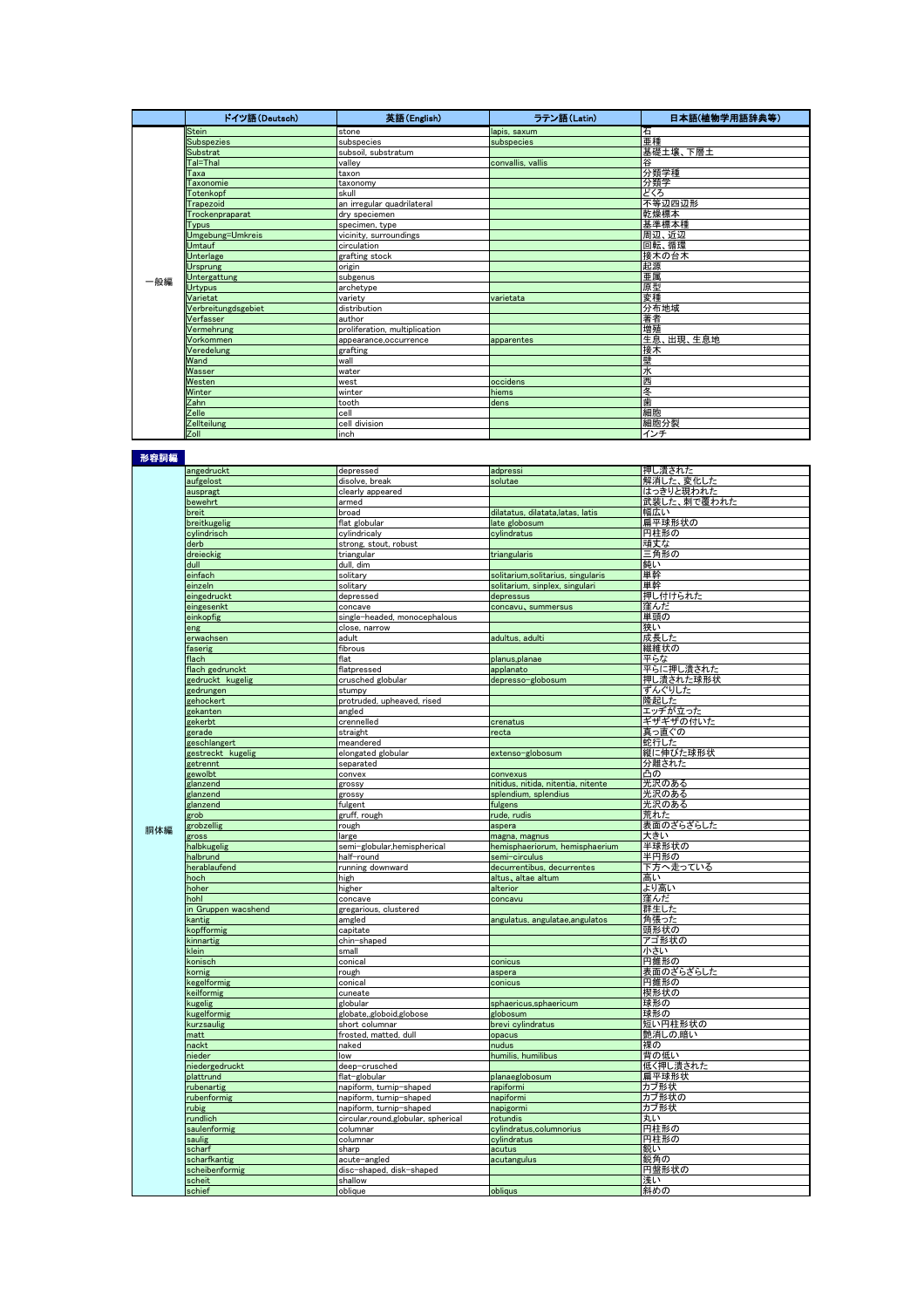|     | ドイツ語(Deutsch)                       | 英語(English)                                                    | ラテン語 (Latin)                                         | 日本語(植物学用語辞典等)             |
|-----|-------------------------------------|----------------------------------------------------------------|------------------------------------------------------|---------------------------|
|     | schmal                              | narrow, thin, slim, slender                                    | angustus, angustum                                   | 狭い                        |
|     | schrag<br>sprossened                | inclined, sloping<br>proliferous, prolife,sprouting, offetting | declivis<br>prolifer, prolificus                     | 傾斜した<br>側芽を出した            |
|     | stumpf                              | blunt, obtuse                                                  | obtusus                                              | 先の丸い                      |
|     | teif                                | low, deep                                                      |                                                      | 深い                        |
|     | tellerformig                        | plate-shaped                                                   |                                                      | 板状の                       |
| 胴体編 | unbedornt<br>unbewehrt              | spineless<br>unarmed                                           | inaculeatae<br>inermis                               | 刺の無い<br>武装していない、刺で覆われていない |
|     | verkehrt                            | inverse                                                        |                                                      | 逆さまの                      |
|     | vertieft                            | deepened                                                       |                                                      | 深くなった                     |
|     | verzeigt                            | branched, bifuracate                                           |                                                      | 分岐した                      |
|     | vorgezogen<br>wellenformig          | fore-drawn<br>undulate                                         | undulatus                                            | 前に引き出された<br>波状の           |
|     | wellig                              | wavy                                                           |                                                      | 波打つ                       |
|     | zerteilt                            | divided                                                        |                                                      | 分けられた                     |
|     | behaart                             | hairy, pilose                                                  | pilosus                                              | 毛の生えた                     |
|     | eingesunken<br>eliptisch            | sunken<br>eliptical                                            | elipticus, teres                                     | 窪んだ<br>楕円形の               |
|     | filzig                              | tomentose                                                      | tomentosus, tomentosis                               | 綿毛で覆われた                   |
|     | kahl                                | glabrous,glabrate,bare                                         | calvesco, calvecentes                                | 無毛の                       |
|     | kreisrund                           | perfectly round<br>oval                                        |                                                      | 真ん丸い<br>楕円形の、卵形の          |
| 刺座編 | oval<br>und                         | round                                                          | elipticus, ovalis<br>circularis, circulare, rotundus | 丸い                        |
|     | unbehaart                           | glabrous,glabrate                                              | calvesco, calvecentes                                | 無毛の                       |
|     | vergrauend                          | become gray                                                    | canens                                               | 灰色になる                     |
|     | verkahlend<br>versenkt              | become hairless<br>sunken                                      | immersae,glabro                                      | 無毛になる<br>窪んだ              |
|     | weiss wollig                        | whitish tomentose                                              | albotomentosae                                       | 白い綿毛の有る                   |
|     | vollig                              | lanate, lanose, wooly, fleecy                                  | lanatus, languinosus                                 | 綿毛の有る                     |
|     | abstehend                           | projecting                                                     | patulo                                               | 胴体から突出た                   |
|     | abwarts<br>anliegend                | downward<br>close fitting                                      | deorsum<br>accumbentes, adjacentis                   | 下方に<br>胴体に隣接した            |
|     | bandelig                            | bundled                                                        |                                                      | 東状に                       |
|     | bestachelt                          | thorned,, thorny, spined, spiny                                |                                                      | 刺の出た                      |
|     | biegsam                             | flexible                                                       |                                                      | 曲がり易い                     |
|     | bogenformig<br>borstenartig         | arched<br>bristle                                              | saetosus, saetosis                                   | 弓形の<br>剛毛状の               |
|     | borstenformig                       | bristle                                                        | setiformibus                                         | 剛毛状の                      |
|     | buschelformig                       | bundled                                                        | fasciculus                                           | 東状の                       |
|     | derb(=karftig)                      | robust                                                         |                                                      | 丈夫な、頑丈な                   |
|     | dick<br>dunn                        | thick<br>thin, fine                                            | crassum, crassus<br>gracilis                         | 太い<br>細い                  |
|     | ein                                 | one                                                            | uno                                                  | -つ                        |
|     | elastische                          | elastic                                                        | flexibilis                                           | 弾力性の有る                    |
|     | etwas erhoben                       | somewhat heaped                                                | subetata                                             | 幾分盛り上がった                  |
|     | fast borstig<br>fehlend             | almost bristly<br>missing, lack                                | subsetacei<br>carentia, carentibus, deficentes       | 殆ど剛毛状の<br>欠けている           |
|     | gebogen                             | cueved                                                         | curvatis, curvatio                                   | 曲がった                      |
|     | gefiedert                           | feathered, plume                                               |                                                      | 羽毛の生えた                    |
|     | gekrummt<br>gereicht                | curved<br>oriented, pointing                                   | curvatus, curvatis,sinuosus, sinuosae                | 曲がった<br>向いた               |
|     | gewunden                            | twisted                                                        | teres, teretis, teretes                              | 捩じれrz                     |
|     | hakig                               | hook-like, hooked                                              |                                                      | 鈎針上の                      |
|     | hart                                | hard                                                           | durus                                                | 堅い                        |
|     | kammformig<br>kraftig               | comb-shaped, pectinate<br>strong                               | pectinatus<br>validus                                | 櫛形状の<br>力強い               |
|     | krallig                             | hooked                                                         |                                                      | 鉤爪状の                      |
|     | kreuztformig                        | cruciform, cross-shaped                                        | cruciatus                                            | 十字形状                      |
|     | kurtz<br>kurtzer                    | shorter<br>shorter                                             | breve,brevi<br>brevio, brevioribus                   | 短い<br>より短い                |
| 刺編  | linienformig                        | linrar                                                         | linearis                                             | 直線の                       |
|     | mittel                              | central                                                        | centralis                                            | 中央の                       |
|     | ach oben<br>nach unten              | upward                                                         | surusum                                              | 上方に<br>下方に                |
|     | niedergebogen                       | downward<br>bent down                                          | deorsum<br>reclinatus                                | 下方に曲がる                    |
|     | lang                                | longer                                                         | longae                                               | 長い                        |
|     | libellenformig                      | dragonfly-shaped                                               |                                                      | トンボ形状(トンボの羽根)のように         |
|     | nadelformig<br>nadelblatterig       | needle-shaped<br>needle-shaped,acicular                        | acicularis                                           | 縫い針形状の<br>針葉のような          |
|     | pfriemlich=pfriemformig             | awl-like,subulate, awl-shaped                                  | subula,subulati                                      | 突き錐形状の                    |
|     | rund                                | round                                                          |                                                      | 丸刺の                       |
|     | seitwart<br>schwach                 | seidwad,seideways<br>week                                      | debilis, debilibus                                   | 側方へ<br>弱い                 |
|     | schwach saulig                      | a little bit cylindrical                                       | subcolumne                                           | 少し円柱状の                    |
|     | spitzig                             | spiky                                                          | acuminata, aculetatis                                | <u> 先の尖った</u>             |
|     | spreizend                           | radiated                                                       | divaricatis                                          | 放射状の                      |
|     | stark<br>starr                      | strong<br>rigid                                                | graviter, gravis<br>dirigeo, diriguitus, strictus    | 頑丈な<br><u>硬直した、こわばった</u>  |
|     | steif                               | hard, rigid                                                    | rigidus                                              | <u>堅い、硬直した</u>            |
|     | stielrund                           | cylindrical                                                    |                                                      | 円筒状の                      |
|     | strahlend                           | radiate                                                        | radiatate                                            | 放射状に出た                    |
|     | strahlig<br>ubereinander            | radiate<br>one above another, in heaps                         |                                                      | 放射状に出た<br>重なり合って          |
|     | verdeht                             | twisted,                                                       |                                                      | 捩じれた                      |
|     | verdichte                           | thickened                                                      | incrassatis                                          | 太くなった                     |
|     | verfkechen<br>verkrummt             | entangled,<br>bent, curved                                     |                                                      | 絡み合った<br>曲がった             |
|     | waagrecht                           | horrizontal                                                    | horizontalis                                         | 水平な                       |
|     | weisend                             | oriented                                                       | directo                                              | <mark>~の方に向いた</mark>      |
|     | zerbrechlich                        | fragile                                                        | fragilis                                             | もろい、壊れ易い                  |
|     | zuruckgebogen<br>abgerundert        | bent back                                                      | recurvatae                                           | そり返る<br>角のとれた             |
|     | apikal                              | apical                                                         |                                                      | 舌状の、頂点の、頂点に着く             |
|     | aromatisch                          | aromatic                                                       |                                                      | 香気のある                     |
|     | blutenlos                           | anantheous                                                     |                                                      | 花の無い                      |
| 花編  | breitlanzetlich<br>breithertzformig | broad-lancelike<br>broad heart formed                          | late lanceolata                                      | 幅広ランセット形状の<br>幅色ハート形状     |
|     | dorsal                              | rear, back                                                     |                                                      | 背面の                       |
|     | duftend                             | odored, fragrant                                               | fragrantia, frograns                                 | 匂いが有る                     |
|     | diurnal<br>eiformig                 | diurnal<br>egg-shaped,,ovoid,oviform                           |                                                      | 昼間開く<br>卵型の               |
|     | einfarbig                           | of the same color                                              | unicolore                                            | 単一色の                      |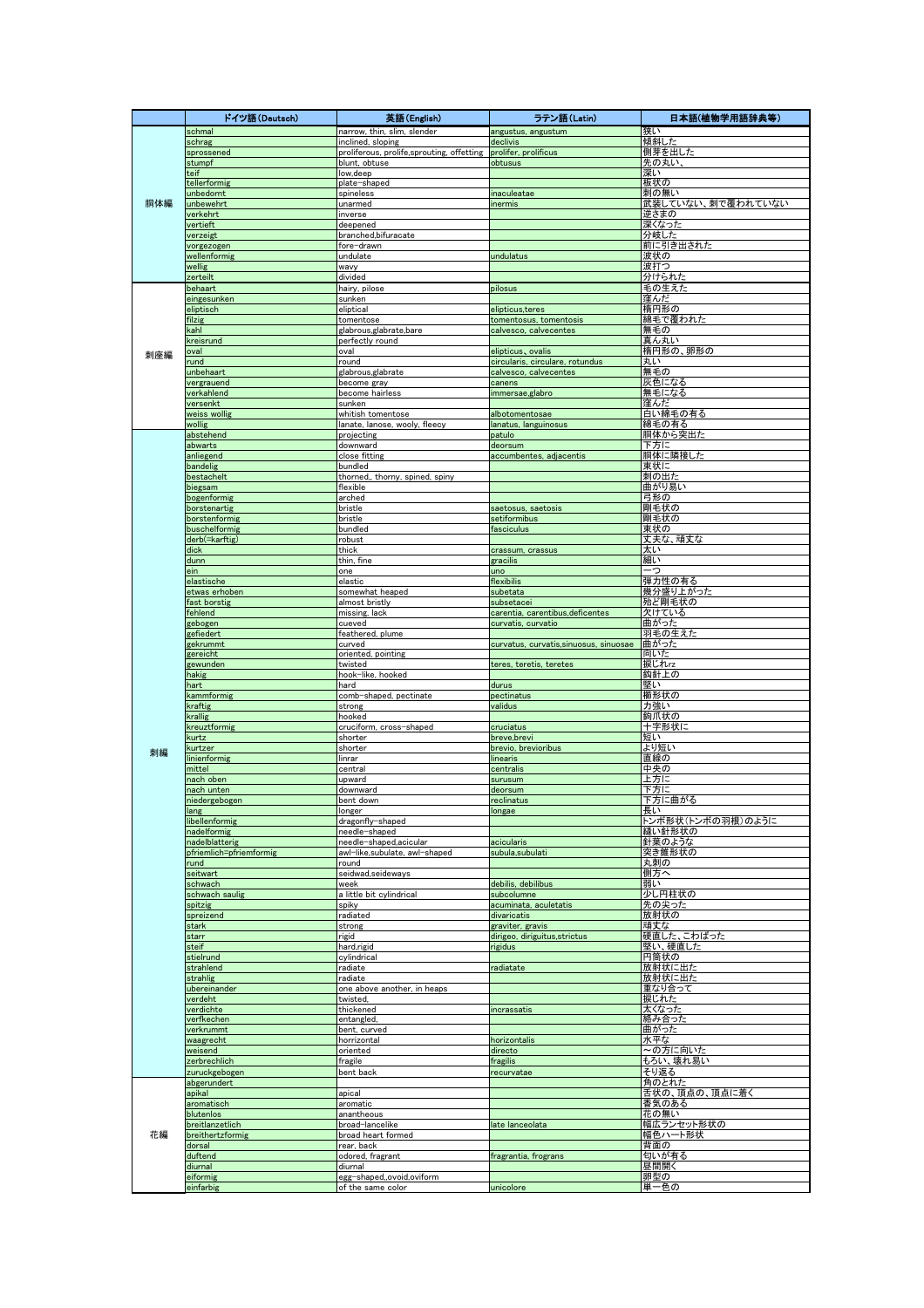|     | ドイツ語(Deutsch)                         | 英語(English)                                 | ラテン語 (Latin)                          | 日本語(植物学用語辞典等)            |
|-----|---------------------------------------|---------------------------------------------|---------------------------------------|--------------------------|
|     | fleischig                             | thick, fleshy                               |                                       | 厚肉の                      |
|     | gefranst                              | fringed                                     | serrus                                | 総のある、周囲にギザギザの有る          |
|     | gerandet                              | marginate                                   | marginatus                            | 縁の付いた                    |
|     | geruchlos<br>gezahnt                  | odorless<br>rugged, notched                 |                                       | 無臭の<br>ギザギザの、歯の様な形状      |
|     | geschnitt                             | cut opened                                  |                                       | 切開された                    |
|     | glockenformig                         | campanulate                                 |                                       | 釣鐘形状の                    |
|     | glockig                               | campanulate                                 |                                       | 釣鐘形状の                    |
|     | hell gerandet                         | bright marginated<br>heart-shaped           |                                       | 明るい縁を持つ                  |
|     | hertzlich<br>hubsch                   | lovely                                      |                                       | ハート形の<br>可愛らしい           |
|     | hypogyn                               | hypogonous                                  |                                       | 子房下位の                    |
|     | kreisformig                           | circular                                    |                                       | 円形の                      |
|     | anzenformig                           | lanceate,lanceloate                         | lanceatus                             | ランセット形状の                 |
|     | lanzettlich                           | lanciform                                   | lanceolate                            | ランセット形状の                 |
|     | <b>Ioffelformig</b><br>mannlich       | spoon-shaped<br>male                        |                                       | スプーン形状の<br>雄の            |
|     | monozisch                             | monecious                                   |                                       | 雌雄同株の                    |
| 花編  | oberstandig                           | epigynous                                   |                                       | 子房上位                     |
|     | papillose                             | papillate                                   |                                       | 乳頭形状の                    |
|     | quadratisch                           | square                                      |                                       | 正方形の                     |
|     | <i>r</i> iechend<br>ingformig         | odored<br>annular, annulate                 |                                       | 匂いの有る<br>環状の             |
|     | rhombisch                             | diamond                                     |                                       | 菱形の                      |
|     | <b>odformig</b>                       | wheel-shaped                                |                                       | 車輪形状の                    |
|     | schalenformig                         | bowl-shaped                                 |                                       | 深皿形状の                    |
|     | schlank                               | slim,narrow                                 |                                       | スリムな、幅の狭い                |
|     | schmal<br>schmutig                    | thin                                        |                                       | 細い                       |
|     | seidig glanzend                       | dirty<br>silkv                              | sordide, sordidus                     | 汚れた<br><u>絹のような光沢のある</u> |
|     | sichelformig                          | flalcate,falciform                          |                                       | 三ヶ月形状の、鎌型の               |
|     | spatelformig                          | spatulate                                   | spathulosa, spathulaeformia           | ヘラ形状の(パテナイフ形状)           |
|     | trichterformig                        | funnelform                                  | infundibuliform, infundilformes       | 漏斗形状の                    |
|     | trichterig<br>unterstandig            | funnelform<br>hypogunous                    | infundibuliform, infundilformes       | 漏斗形状の<br>子房下位の           |
|     | weiblich                              | female                                      |                                       | 雌の                       |
|     | weissblumig                           | albiflorous                                 |                                       | 白い花の                     |
|     | zugespitzte                           | apiculiform, acuminate                      |                                       | 先の尖った                    |
|     | <b>3eckig</b>                         | traiangular                                 |                                       | 三角形の                     |
|     | abgestumpft                           | truncate                                    | truncatus<br>cvanthiformis            | 面取りされた                   |
|     | becherformig<br>bedeckt               | cuplike<br>covered                          |                                       | 杯形状の<br>覆われた             |
|     | bereift                               | bloomy, pruinose                            | pruinosus                             | 白い粉を吹いた                  |
|     | bereifer                              | bloomy                                      |                                       | 白い粉で覆われた                 |
|     | birnformig                            | pear-shaprd, piriform                       | piriformis, pyriformis                | 洋梨形状の                    |
|     | eiformig<br>eirund                    | ovate                                       |                                       | 卵型<br>卵型                 |
|     | fassformig                            | egg-shaped<br>barrel-shaped                 | dolioformis                           | タル形状                     |
|     | fassenformig                          | barrel-shaped                               | dolioformis                           | タル形状                     |
|     | helmformig                            | helmet-shaped                               | galeiformia, galeatus, galericulatus  | 兜形状                      |
|     | inseriert                             | adhered                                     |                                       | <u>付着した</u>              |
| 果実編 | kegelformig<br>keulenformig           | conical                                     |                                       | 円錐形                      |
|     | <b>nackt</b>                          | club-shaped, clavate<br>naked               | clavatus                              | 棍棒形状<br>裸の               |
|     | pvoval                                | obovate                                     | obovatus                              | 倒卵形                      |
|     | obovat                                | obovate                                     | obovatus                              | 倒卵形                      |
|     | biovc                                 | egg-shaped                                  |                                       | 卵形                       |
|     | senkrecht aufressend<br>spindelformig | verticaly opened<br>funiform,spindle-shaped | fusoformis,fusiformis                 | 垂直に開裂している<br>紡錘形状        |
|     | trocken                               | dry, arid                                   |                                       | 乾燥した                     |
|     | topfformig                            | pot-shaped                                  |                                       | 壷形状                      |
|     | umgekehrt                             | inversed                                    | resupinatus                           | 逆向きの                     |
|     | umgekehrt eiformig                    | obovate                                     | obovatus                              | 逆さまの卵形<br>倒円錐形           |
|     | verkehrt kegelformig<br>walzenformig  | inversely conical<br>cylindrical            | teres                                 | <u>円筒形状の</u>             |
|     | zylindrisch                           | cylindrical                                 | teres                                 | 円筒形状の                    |
|     | beutelformig                          |                                             |                                       | 袋形状の                     |
| 種子編 | bohnenformig                          |                                             |                                       | 楕円形の豆のような                |
|     | eiformig<br>feinwarzig                | egg-shaped, oval                            | verruculata, verrcula                 | 卵形の<br>細かい粒粒の有る          |
|     | glanzend                              | fein-lumpy ,tuberculate<br>lustrous, lucid  |                                       | 光沢の有る                    |
|     | hutformig                             | hat-shaped                                  |                                       | 帽子形状の(つばあり)              |
|     | kopfstehend                           |                                             |                                       | 逆立ちした                    |
|     | mammillenformig                       | nipple-shaped                               |                                       | 乳頭形状の                    |
|     | matt<br>mutzenformig                  | mat, frost<br>cap-shped                     |                                       | 艶消しの<br>帽子形状の(つば無し       |
|     | papillose                             | papillate                                   |                                       | 乳頭突起の有る                  |
|     | rauh                                  | rough                                       | scaber                                | 表面の粗い                    |
|     | schimmernd                            | lustrous, lucid                             |                                       | <u>光沢の有る</u>             |
|     | schwamming                            |                                             |                                       | 海綿状の                     |
|     | seidig mutt<br>seifdig glanzend       | siky and<br>silken                          |                                       | 絹のようで艶消しの<br>絹の光沢の有る     |
|     | trapezoid                             | irregular quadrilateral                     |                                       | 不等辺四辺形状の                 |
|     | tropenformig                          | drop-shaped                                 |                                       | 水滴形状                     |
|     | verjungend                            | tapering                                    |                                       | 先が次第に細くなる                |
|     | warzig                                | papillose,papillate,verrucose               | papillosus, verrucosus, verrucosis    | 乳頭突起の有る                  |
|     | wurstart<br>aschgrau                  | sausage-shaped<br>ash grey                  | cinerascente, cinerascento, cinereus  | ソーセージ形状の<br>灰色           |
|     | bernsteinfarben                       | amber                                       | ambra                                 | 琥珀色                      |
|     | blass=bleich                          | pale                                        | pallens                               | 淡い                       |
|     | blassgelb                             | pale yelloe                                 | luridus                               | 淡い黄色                     |
|     | blassgrun                             | pale green                                  |                                       | 淡い緑色                     |
|     | blassrosa<br>blau                     | pale rose<br>blue                           | caeruleus, coeruleus                  | 淡いバラ色<br>青い、青みを帯びた       |
| 色編  | blaulich                              | bluish                                      | caerulescens, coerulescens            | 青っぽい                     |
|     | blaugrau                              | bluish-grey                                 | glaucus                               | 青灰色                      |
|     | blaugrun                              | bluish-green                                | caesius                               | 青緑色                      |
|     | blaurote<br>blutrot                   | bluish-red<br>blood-red                     | cruentaus, sanguineus                 | 青みの入った赤色<br>血のような赤       |
|     | braun                                 | brown                                       | brunneas,fluvus, fulvi, fulvae,fuscis | 茶色の                      |
|     | braungelb                             | brownish-yellow                             | fulvus                                | 黄茶色                      |
|     | braungrun                             | bownish-green                               |                                       | 茶緑色                      |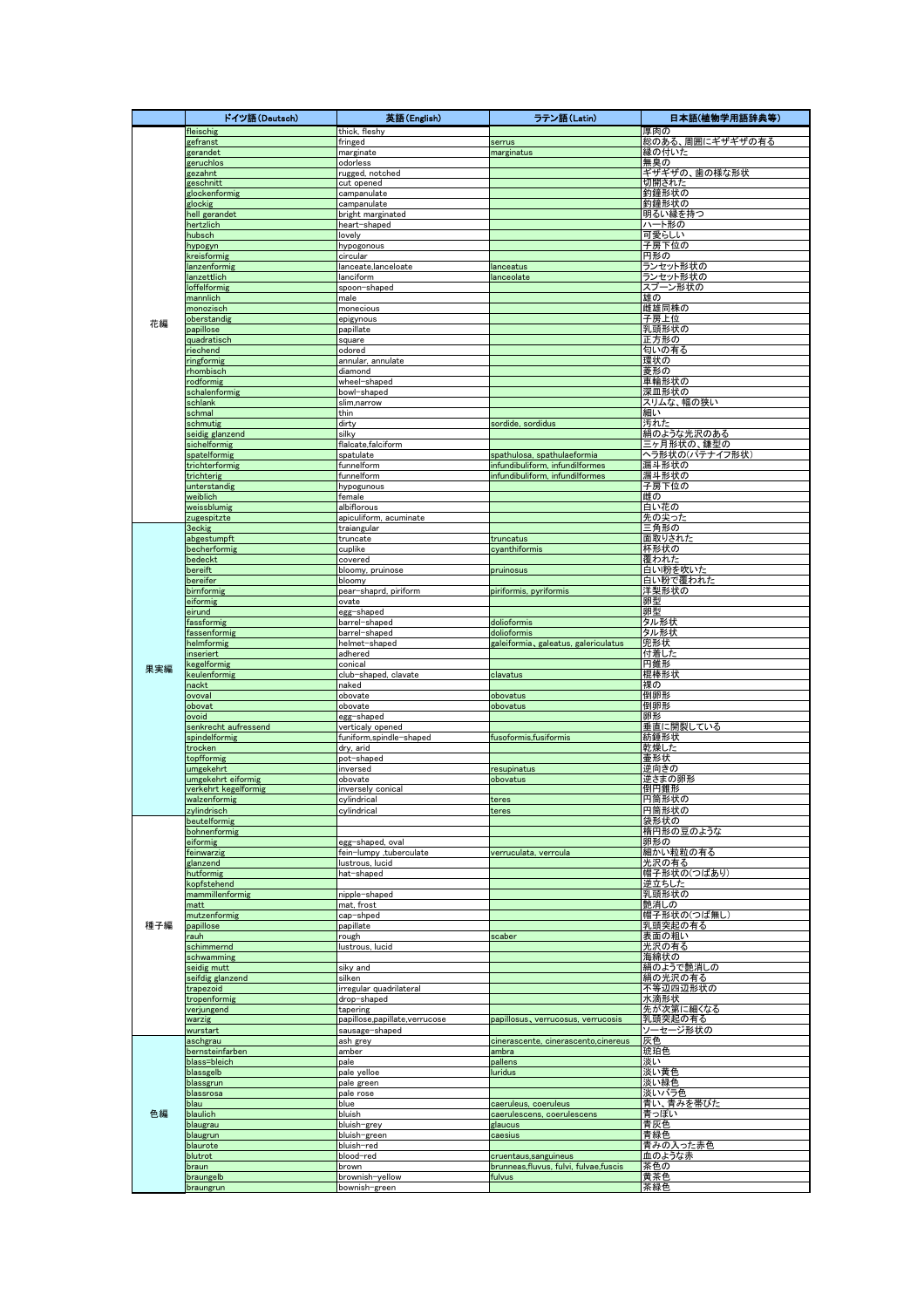|     | ドイツ語(Deutsch)                     | 英語(English)                                  | ラテン語 (Latin)                                              | 日本語(植物学用語辞典等)                   |
|-----|-----------------------------------|----------------------------------------------|-----------------------------------------------------------|---------------------------------|
|     | braunlich                         | brownish                                     | brunescens                                                | 茶色の                             |
|     | braunrot<br>dottergelb            | brown-red<br>yolk-yellow                     | rubiginosus                                               | 赤茶色<br>卵黄のような黄色                 |
|     | dunkel                            | dark.black                                   | atro, atrastus                                            | 暗い                              |
|     | dunkel braun                      | dark brown                                   | atrofusca                                                 | 暗い茶色、こげ茶色                       |
|     | dunkel grau                       | dark gray                                    |                                                           | 暗い灰色                            |
|     | dunkel graugrun<br>dunkel grun    | dark graygreen<br>dark green                 | atroviridi, fuscoviride,atro-vireus                       | 暗い灰緑色<br>暗い緑色                   |
|     | dunkelpurpurn                     | dark purple                                  | auto-purpureus                                            | 暗い赤紫色                           |
|     | dunkel rot                        | dark red                                     | rubidus, rubidis                                          | 暗い赤色                            |
|     | dunkel violet                     | dark violet                                  | violaceofuscum                                            | 暗い菫色                            |
|     | elfenbeinfarben<br>elfenbeinweiss | ivory-colored<br>ivory-white                 | ebureneus                                                 | 象牙色<br>象牙のような白色                 |
|     | etwas weiss                       | somewhat white                               | subalbidus                                                | 少し白い                            |
|     | farblos                           | colorless                                    | excolor, incolor                                          | 無色の                             |
|     | fahlbraun                         | pale brown<br>pale vellow                    |                                                           | 色褪せた茶色                          |
|     | fahlgelb<br>ferruginos            | ferruginous                                  |                                                           | 淡い黄色<br>鉄さび色                    |
|     | feurerrot                         | fire-red                                     | flammeus, igneus                                          | 火の赤色                            |
|     | frisch grun                       | fresh green                                  |                                                           | 鮮やかな緑色                          |
|     | fuchsrot<br>gefarbt               | fox-red<br>coloured                          | rufus<br>coloratus                                        | 狐色、赤茶色の<br>色の付いた                |
|     | gelb                              | yellow                                       | flaveo, flavo, flava, luteus                              | 黄色                              |
|     | gelbbraun                         | yellowish brown                              | gilvus, gilvae, luteobruuneis                             | 黄褐色                             |
|     | gelbgrun<br>gelblich              | yellow-green<br>yellowish                    | flavens, luteolus, lutescens                              | 黄緑色<br>黄色っぽい                    |
|     | gelblich weiss                    | yellowisch white                             |                                                           | 黄色っぽい白色                         |
|     | glanzebgrun                       | glossy green                                 |                                                           | 光沢の有る緑色                         |
|     | glanzend                          | grossy, shiny                                |                                                           | 光沢の有る<br>黄金色                    |
|     | goldgelb<br>grasgrun              | golden yellow<br>grassgreen                  | luteus, luteo, lutei<br>prasinus                          | 草色の、萌黄色の                        |
|     | grau                              | gray                                         | griseus, griseae                                          | 灰色                              |
|     | graublau                          | grayblue                                     | glauccus, glauccum                                        | 青灰色                             |
|     | graugrun<br>grun                  | graygreen<br>green                           | canoviride, canivirides, griseovirides<br>virides, virens | 灰緑色<br>緑色                       |
|     | grun-braun                        | greenish brown                               | viridi-fusco                                              | 茶緑色                             |
|     | grunlich                          | greenish                                     | viridulus                                                 | 緑っぽい                            |
|     | hell=leuchtend                    | bright                                       | fuerte                                                    | 明るい                             |
|     | heller<br>hell hornfarbe          | pale<br>bright horncolor                     | pallidus, pallens, clarior<br>clarecornicolores           | 蒼白い<br>明るい角色                    |
|     | hell gelb                         | bright yellow                                | pallide-gelb                                              | 淡い黄色                            |
|     | hell graugrun                     | bright greygreen                             | griseoviride                                              | 灰白緑色                            |
|     | hell grun                         | bright green                                 | clarevivide, pallidoviride                                | 明るい緑色                           |
|     | hell rosa<br>hell rot             | bright rose<br>bright red                    | pallide-roseo<br>pallide-rot                              | 淡いバラ色<br>淡い赤色                   |
|     | hornfarbig                        | horncolor,horn-colored                       | cornicolores                                              | 角色                              |
|     | karmin                            | carmine                                      |                                                           | カーミン色                           |
| 色編  | karminrosa<br>klar                | armine rosa<br>clear                         | coccineis<br>clarus, clare                                | カーミン系バラ色<br>明るい                 |
|     | kupferfarbig                      | copper^colored, cupreous                     | cupreus                                                   | 銅色の                             |
|     | lachsrot                          | salmon pink                                  |                                                           | 鮭肉色                             |
|     | leicht dunkel                     | a little dark                                | subfusca                                                  | 少し暗い                            |
|     | leicht gelb<br>leicht rot         | a little yellow<br>a little red              | subgiva, subgilvus, subflava<br>subrubeo, subruber        | 少し黄色の<br>少し赤い                   |
|     | meergrunlich                      | glaucescent, glaucous                        | glaucescens                                               | 青緑色っぽい                          |
|     | milchweiss                        | milky-white                                  | lacetus                                                   | ミルクのような白                        |
|     | ockerfarben<br>olivgrun           | ochre-colored<br>olive-green                 | ochraceus<br>olivaceus                                    | 黄土色<br>オリーブ色の                   |
|     | orangefarben                      | orange                                       | aurantium, aurantiacis                                    | 橙色                              |
|     | orangegelb                        | orange-yellow                                | aurantiacis                                               | <mark>オレンジの黄色</mark><br>オレンジ系赤色 |
|     | orangerot<br>pechschwarz          | orange-red<br>pure black                     | aurantiacus                                               | 真っ黒の                            |
|     | purpurn                           | purple                                       | ostrinus, osrtrum, purpura, purpureus                     | 紫がかった深紅色の                       |
|     | purpurrot                         | purple red                                   | ostrinus, osrtrum, purpura, purpureus                     | 紫がかった深紅色の                       |
|     | rein weiss                        | pure white                                   | candidus, candida                                         | 純白の                             |
|     | rosa<br>rosa-weiss                | rose,pink<br>rosy white                      | roseo                                                     | バラ色<br>赤っぽい白色                   |
|     | rosig=rosenrot                    | rosy                                         | roseus                                                    | バラ色っぽい                          |
|     | rot                               | red                                          |                                                           | 赤い                              |
|     | rotlich<br>rotlichbraun           | reddish<br>redbrown                          | rubra, ruber, rufo, rufus, punicans<br>rubro-brunea       | 赤色の,赤っぽい<br> 赤茶色                |
|     | rotbraun                          | auburn                                       | rubofusca                                                 | 赤茶色                             |
|     | rubinrot                          | ruby-red                                     |                                                           | ルビーの赤色                          |
|     | scharlachrot<br>schiefergrau      | deep red, crimson<br>cruciform, cross-shaped | coccum                                                    | 深紅色<br>スレ <u>ートのような灰色</u>       |
|     | schneeweiss                       | snow white                                   | nivalis, niveus                                           | 雪のように白い                         |
|     | schwarz                           | black                                        | nigellus, nigricans, nigrescens                           | 黒色                              |
|     | schwarzlich<br>schwefelgelb       | blackish<br>sulphur-colored                  | ater<br>sulfureus                                         | 黒っぽい<br>硫黄色                     |
|     | smaragdgrun                       | emeraldgreen                                 | smaradinus                                                | エメラルドグリーン                       |
|     | strohgelb                         | straw-colored                                | stramineus                                                | 麦藁色                             |
|     | schmutzig-rosa                    | dirty rosa<br>deep red                       | subrubrosa                                                | 少し赤っぽいバラ色<br>濃い赤色(深紅色)          |
|     | tief rosa<br>vergrauend           | become gray                                  | coccum<br>canescentibus                                   | 灰色に変わる                          |
|     | verwaschen weiss                  | grow white                                   | alba                                                      | ぼやっとした白色                        |
|     | violett                           | violet                                       | violacea, violaceus                                       | 菫色の、紫色の                         |
|     | wachsfarben<br>wein rot           | wax-colored<br>wein red                      | cereus, cerinus                                           | 蝋色<br>赤ワイン色                     |
|     | weiss                             | white                                        | albus                                                     | 白色                              |
|     | weisslich                         | whitish                                      | albidus, albido, albicates                                | 白っぽい                            |
|     | zart rot<br>ziegelfarbig          | pale red<br>tile-colored                     | testaceus                                                 | 淡い赤色<br>レンガ色                    |
|     | zimtbraun                         | cinamon-colored                              | cinnamommnus                                              | シナモン色                           |
|     | zinnoberrot                       | vermillion                                   |                                                           | 朱色                              |
|     | zitronengelb<br>zweifabrig        | lemon-yellow<br>bicolor                      | bicolor                                                   | レモン色<br>二色の                     |
|     | abweichend                        | different                                    |                                                           | 異なる                             |
|     | all                               | all                                          | omnibus                                                   | <u> 全ての</u>                     |
| 一般編 | alt                               | old                                          | major                                                     | 古い、年取った                         |
|     | anderen<br>bei                    | other<br>near                                | apud                                                      | 別の。他の<br>~の傍                    |
|     | botanisch                         | botanic                                      | botanici                                                  | 植物学の                            |